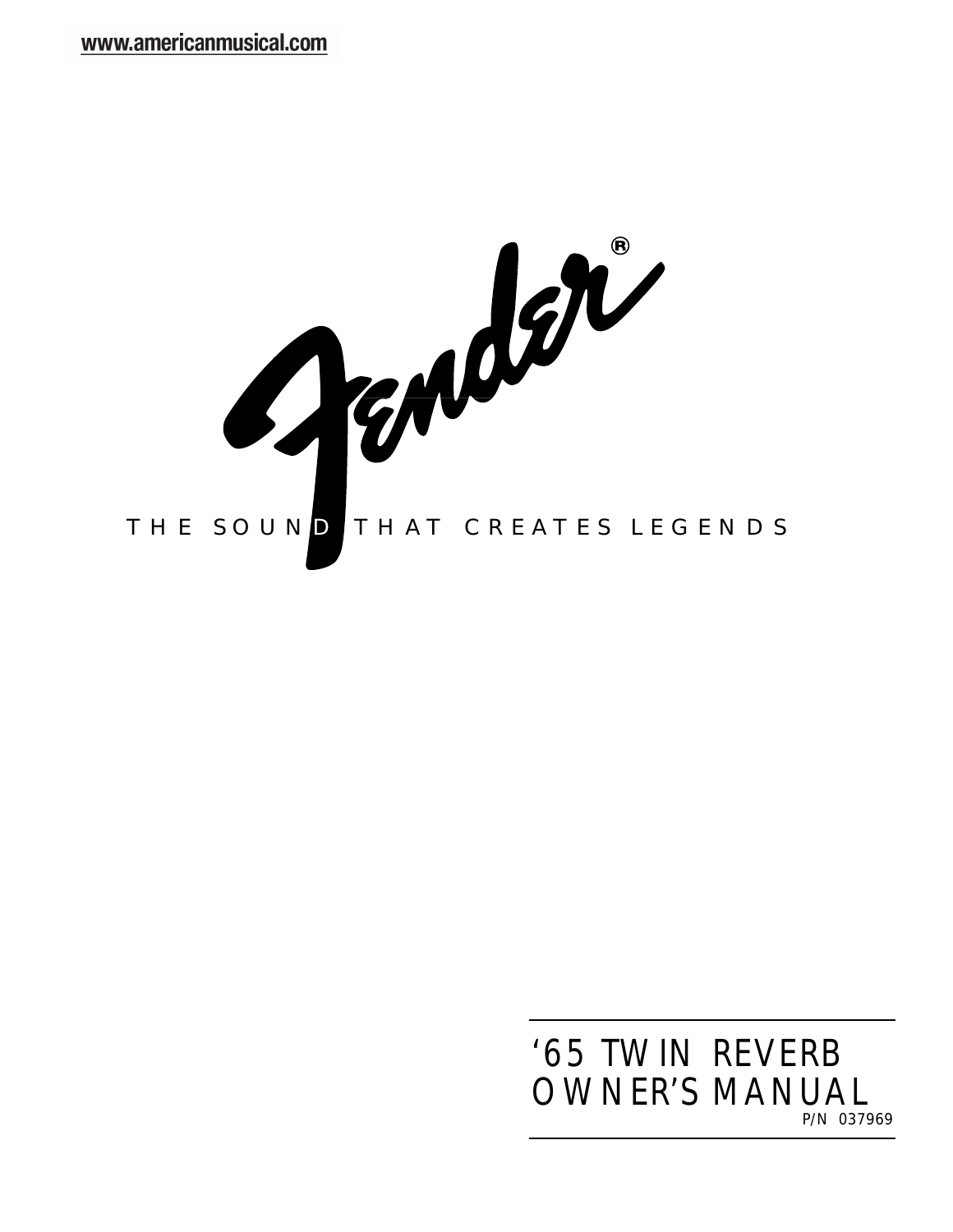## **INTRODUCTION**

Your "new"'65 TWIN REVERB amplifier is living proof of the quality and longevity of Fender amplifier designs.

Of all the Fender amplifiers produced over the past 40 years, the Twin Reverb has truly established itself as the "industry standard" for combo/self-contained amplifiers. The Twin Reverb has been used on thousands of recordings and countless live performances since 1954 when the first version (The Twin Amp) appeared on the music scene. Over the years, Twin Reverbs have proven to be incredibly versatile, being used for guitar, bass, keyboards, vocals (yes even vocals), accordion, electric violin and an amazing array of other electrified instruments. The Twin Reverb has always been able to produce "the right sound".

Your new '65 TWIN REVERB is a faithful reproduction of an original 1965 Twin Reverb (model AB 763 for historical or technical types). Every effort has been made to keep the pre-amp and power amp circuits exactly like the original. For improved reliability and manufacturing efficiency, a printed circuit board for the components is used in place of the original "Leo board" style phenolic parts panel used in the older Fender amplifiers for many years. The power and output transformers used in the '65 TWIN REVERB are built to the original specifications which were still in the Fender R&D department files. Some components used in this re- issue amplifier are different in size and shape from the earlier version, but the component values are identical.

The '65 TWIN REVERB is 85 watts, like the original. This model (AB 763) is often referred to as a "Black- face Twin" (because of the control panel's color) and was first introduced in mid 1963 and continued until mid 1968 when the control panel was changed to the silver swirl look that lasted through 1980.

The speakers in the '65 TWIN REVERB are duplicates of the original Jensen 12 inch "Specially Designed for Fender" speakers used for many years during the 1960s.

Please note, if you compare a new '65 TWIN REVERB with an original model, the two units may sound slightly different. Remember the speakers and filter capacitors in the original are over 25 years old and their performance has changed over the years.

It is suggested you read this manual thoroughly to understand all the features and functions of the .amplifier. The purchase of a Fender amplifier will provide years of musical enjoyment and the '65 TWIN REVERB helps keep the Fender legend going strong.

**WARNING:** TO REDUCE THE RISK OF FIRE OR SHOCK HAZARD, DO NOT EXPOSE AMPLIFIER TO RAIN OR MOISTURE!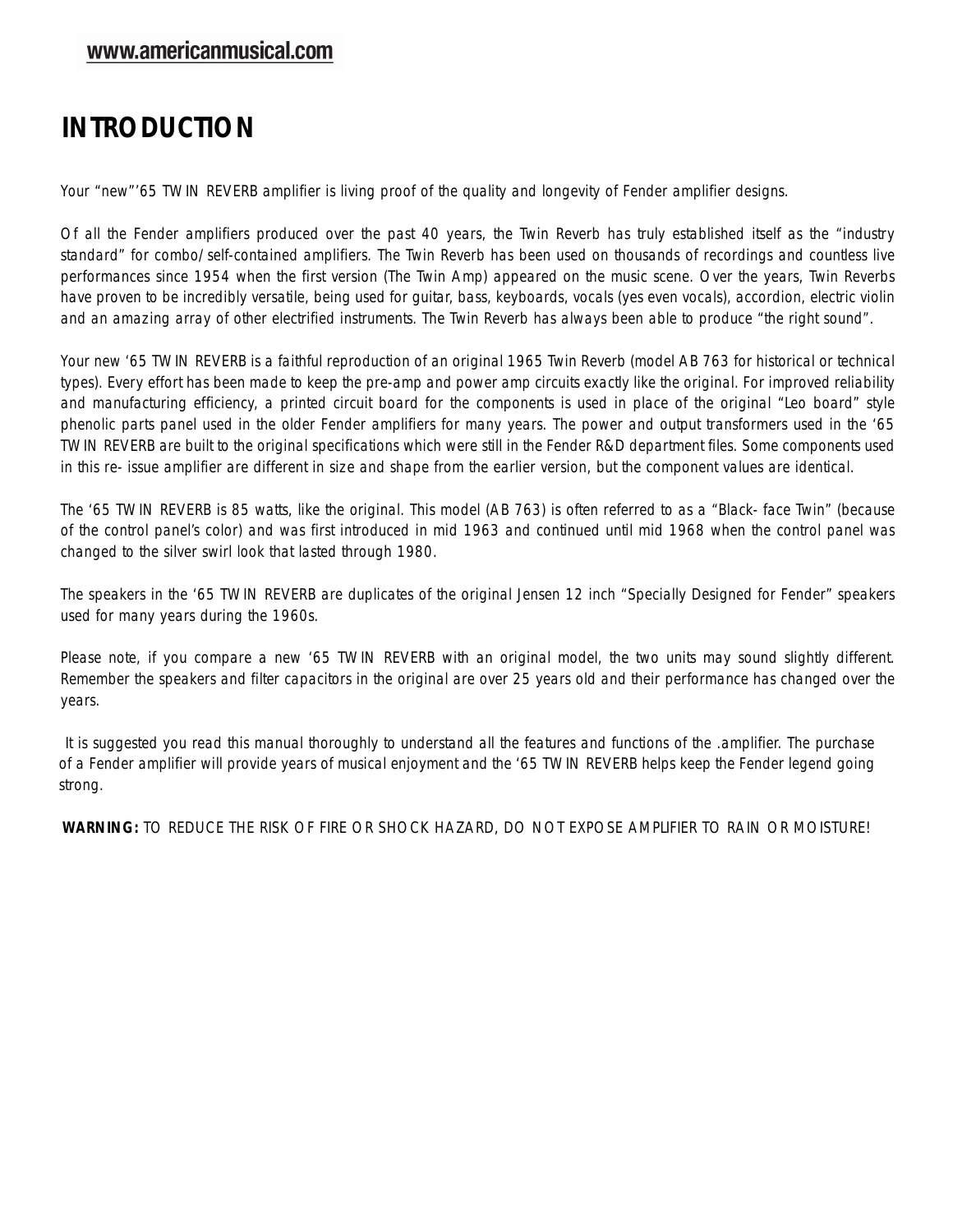

# **'65 TWIN REVERB FRONT PANEL FUNCTIONS**

- **A, B. NORMAL CHANNEL INPUTS-**Plug-in connection for instruments. Input 1 provides 6 dB more gain than input 2. The REVERB and VIBRATO features do not affect the NORMAL CHANNEL.
- **C. BRIGHTNESS SWITCH-**This switch provides an extra boost to the high frequency response of the NORMAL CHANNEL. The effect is especially noticeable at lower volume settings.
- **D. NORMAL CHANNEL VOLUME CONTROL-**Adjusts the overall loudness of the NORMAL CHANNEL.
- **E. TREBLE CONTROL-**Adjusts the amount of high frequency boost (accentuation) or cut (attenuation) on the NORMAL CHANNEL.
- **F. MIDDLE CONTROL-**Adjusts the amount of mid-range frequency boost or cut in the NORMAL CHANNEL.
- **G. BASS CONTROL-**Adjusts the amount of low frequency boost or cut in the NORMAL CHANNEL. **Note:** If all tone controls are full counter-clockwise, there will be no sound.
- **H. I. VIBRATO CHANNEL INPUTS-**Plug-in connection for instruments. Input 1 provides 6 dB more gain than input 2. The VIBRATO CHANNEL is affected by both the REVERB and VIBRATO features, and also provides more treble boost than the NORMAL CHANNEL.
- **J. BRIGHTNESS SWITCH-**This switch provides an extra boost to the high frequency response of the VIBRATO CHANNEL. The effect is especially noticeable at lower volume settings.
- **K. BRIGHT CHANNEL VOLUME CONTROL-**Adjusts the overall loudness of the VIBRATO CHANNEL.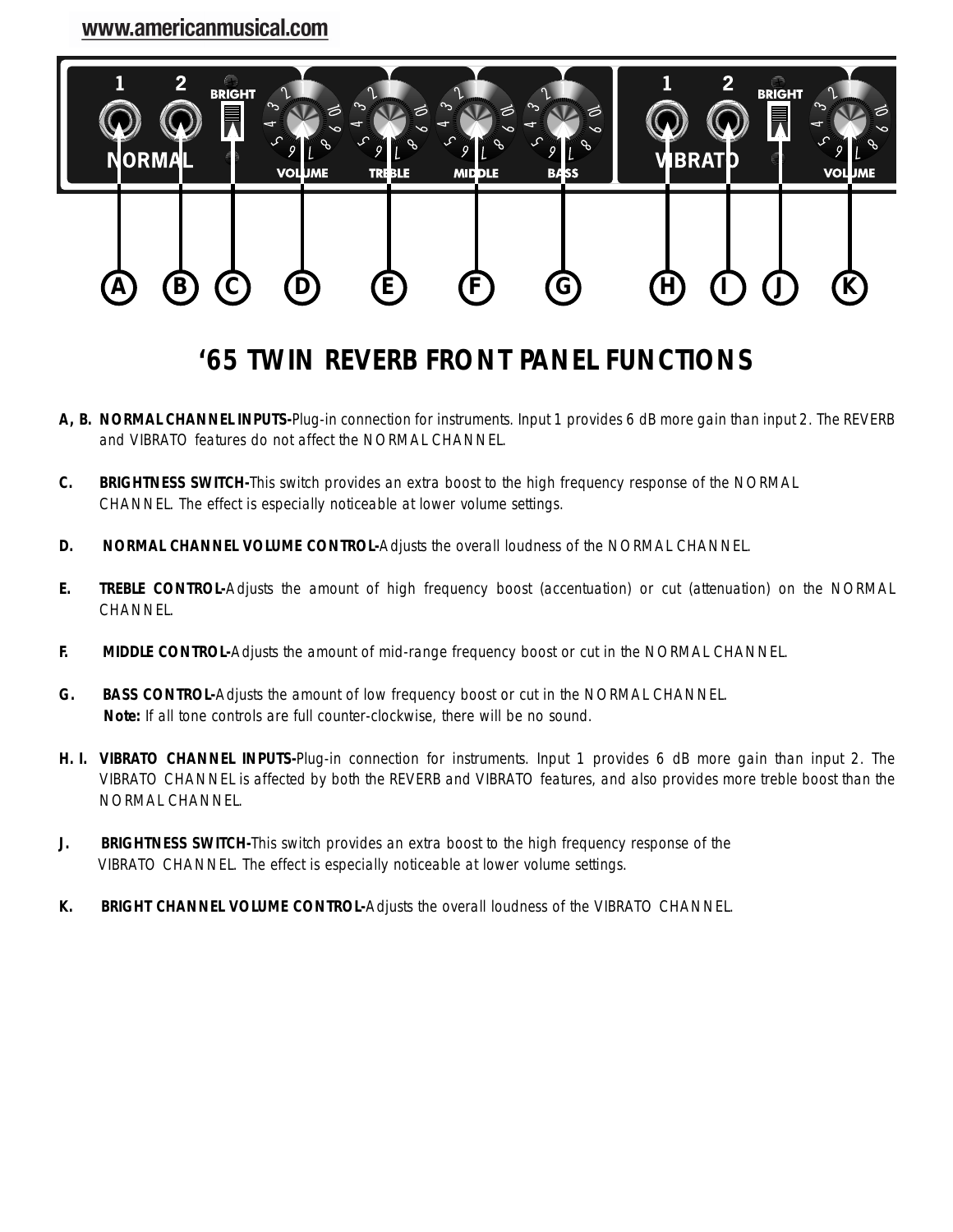

- **L. TREBLE CONTROL-**Adjusts the amount of high frequency boost or cut in the VIBRATO CHANNEL.
- **M. MIDDLE CONTROL-**Adjusts the amount of mid-range frequency boost or cut in the VIBRATO CHANNEL.
- **N. BASS CONTROL-**Adjusts the amount of low frequency boost or cut in the VIBRATO CHANNEL. **Note:** If all tone controls are full counter-clockwise, there will be no sound.
- **0. REVERB CONTROL-**Adjusts the amount of reverberated signal that is mixed in with the original dry signal. Turning the control full counter-clockwise turns the REVERB feature off. The REVERB feature can also be turned on and off using the footswitch. Note that the REVERB feature does not affect the NORMAL CHANNEL.
- **P. VIBRATO SPEED CONTROL-**Adjusts the speed of the VIBRATO feature. Note that the VIBRATO feature does not affect the NORMAL CHANNEL.
- **0. VIBRATO INTENSITY CONTROL-**Adjusts the intensity of the VIBRATO feature. Turning the control full counter-clockwise turns the VIBRATO feature off. The VIBRATO feature can also be turned on and off using the footswitch. Note that the VIBRATO feature does not affect the NORMAL CHANNEL.
- **R. PILOT LAMP-**When the lamp is illuminated, the '65 TWIN REVERB is receiving power. Should the lamp burn out, unscrew the red jewel and replace the lamp with a type T47 light bulb.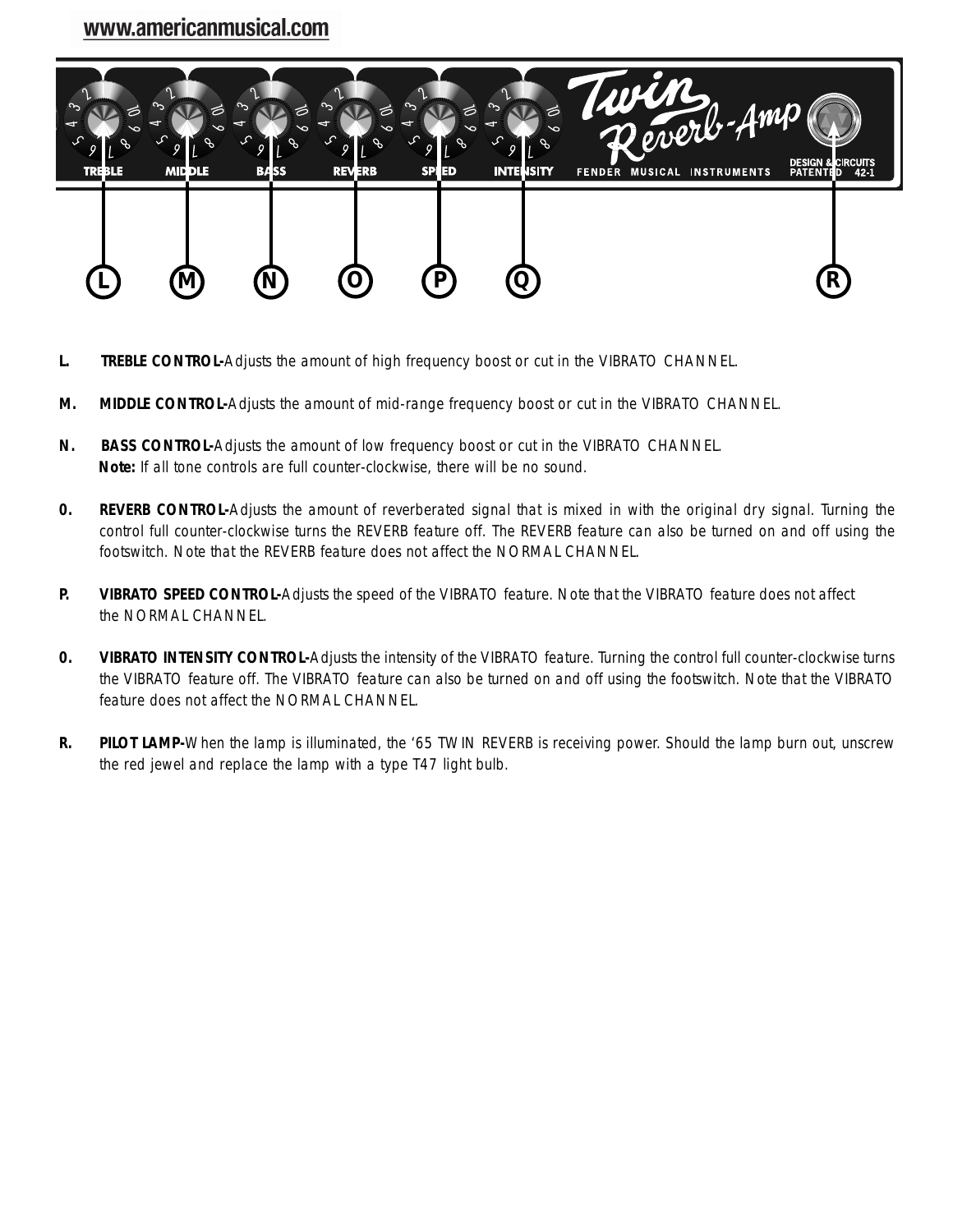

## **'65 TWIN REVERB REAR PANEL FUNCTIONS**

- **A. GROUND SWITCH -** Set the GROUND SWITCH to the position that produces the least amount of "buzz" or "hum" from the speakers.
- **B. FUSE-**The fuse is in the AC supply of the amplifier and will help to protect the amplifier and operator in the event of an electrical fault. If a fuse blows, it should only be replaced with a fuse in accordance with the listing at the fuse holder. If the amplifier repeatedly blows fuses, it should be checked out by a qualified technician. UNDER NO CIRCUMSTANCES should a fuse of a different type, higher current rating, or a fuse bypass be used, as this could damage the equipment and present a serious safety hazard.
- **C. POWER SWITCH-This** switch turns the AC power ON and OFF. When the switch is OFF, the amplifier is completely shut down.
- **D. STANDBY SWITCH-This** switch turns the amplifier on and off. In the STANDBY position, the amplifier is off; however, power is applied to the tube filaments so as to eliminate warm-up time. Use of this feature during short breaks versus using the POWER SWITCH will increase tube life.
- **E. MAIN SPEAKER JACK-** Plug-in connection for speakers. This jack must always be used as the primary connection to speakers.
- **F. EXTERNAL SPEAKER JACK-** Plug-in connection for an external speaker. This jack is wired in parallel with the MAIN SPEAKER JACK, and must only be used in conjunction with the MAIN SPEAKER JACK. Should the EXTERNAL SPEAKER JACK be used without also using the MAIN SPEAKER JACK, there will be no sound. Note that the amplifier is optimized for a 4 ohm speaker load, and that the speakers in the cabinet are wired for 4 ohms. Should a total load of more or less than 4 ohms be used, the amplifier will not put out its maximum power output before distortion occurs.
- **G. FOOTSWITCH JACK-** Plug-in connection for the footswitch. The footswitch allows you to turn the VIBRATO and REVERB features on and off without having to operate the controls on the front panel. Note that only the REVERB feature will operate without plugging in the footswitch.
- **H. VIBRATO SWITCH-Push** on, push off switch that turns the VIBRATO feature on and off.
- **I. REVERB SWITCH -**Push on, push off switch that turns the REVERB feature on and off.

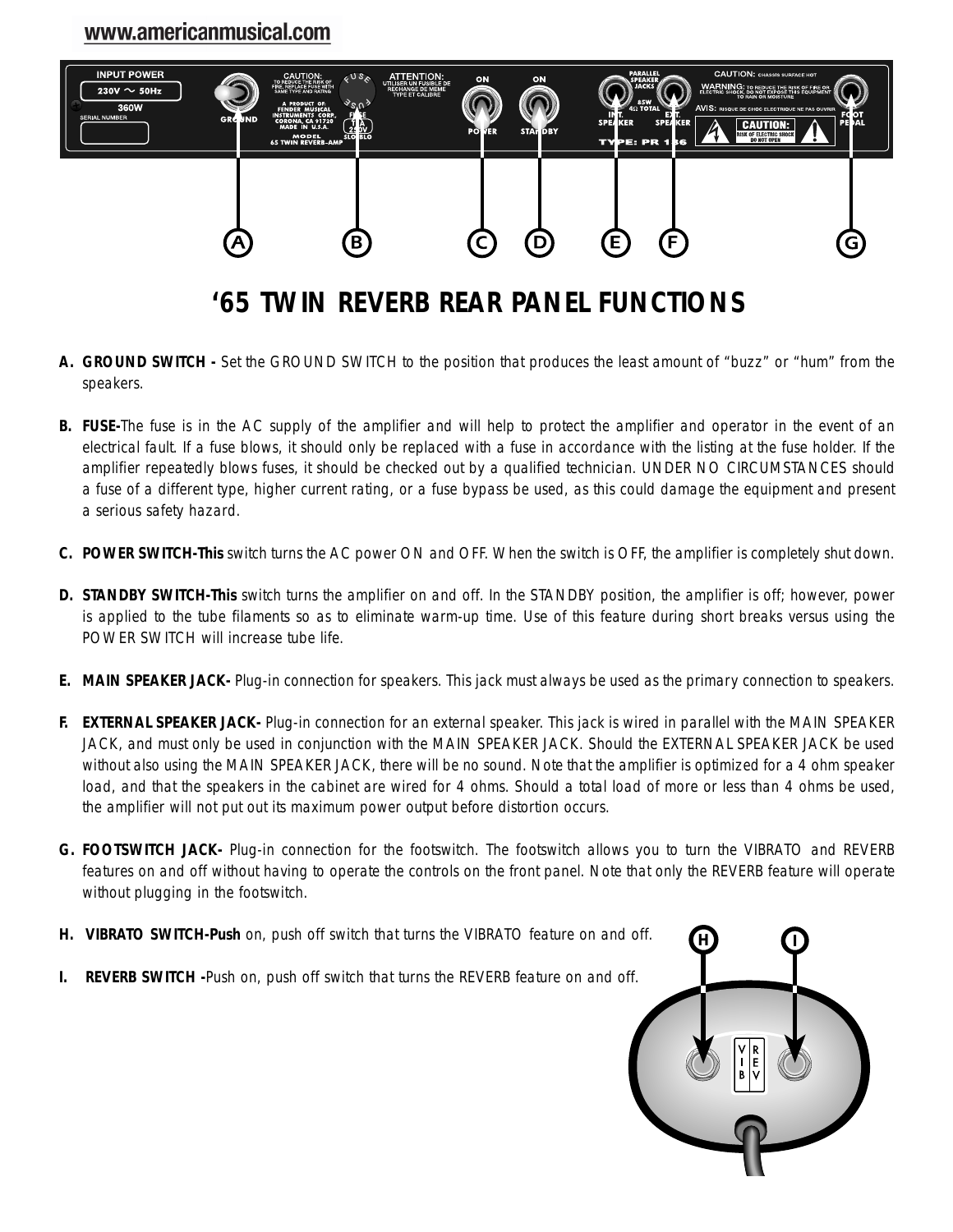## ADJUSTMENTS

**A. HUM BALANCE ADJUSTMENT-This** adjustment minimizes hum heard at the speakers. It is set at the factory, and needs to be adjusted only if any of the smaller tubes, especially any of the 12AX7As, are replaced. Before making the adjustment, be sure that the hum or buzz cannot be eliminated by toggling the ground switch.

To make adjustment: With nothing plugged into the amplifier, rotate the VIBRATO CHANNEL volume, middle, and bass controls full clockwise. Rotate the VIBRATO CHANNEL treble control, and all the NORMAL CHANNEL controls full counter-clockwise. Turn REVERB and VIBRATO features off.

Insert a slotted screwdriver into the HUM BALANCE CONTROL and rotate it back and forth until you find the null (setting of minimum hum). If you have any questions, consult your authorized Fender Service Center.

**B. BIAS ADJUSTMENT-This** is a factory adjustment only. Should the bias need adjusting, it should be performed by your authorized Fender Service Center.